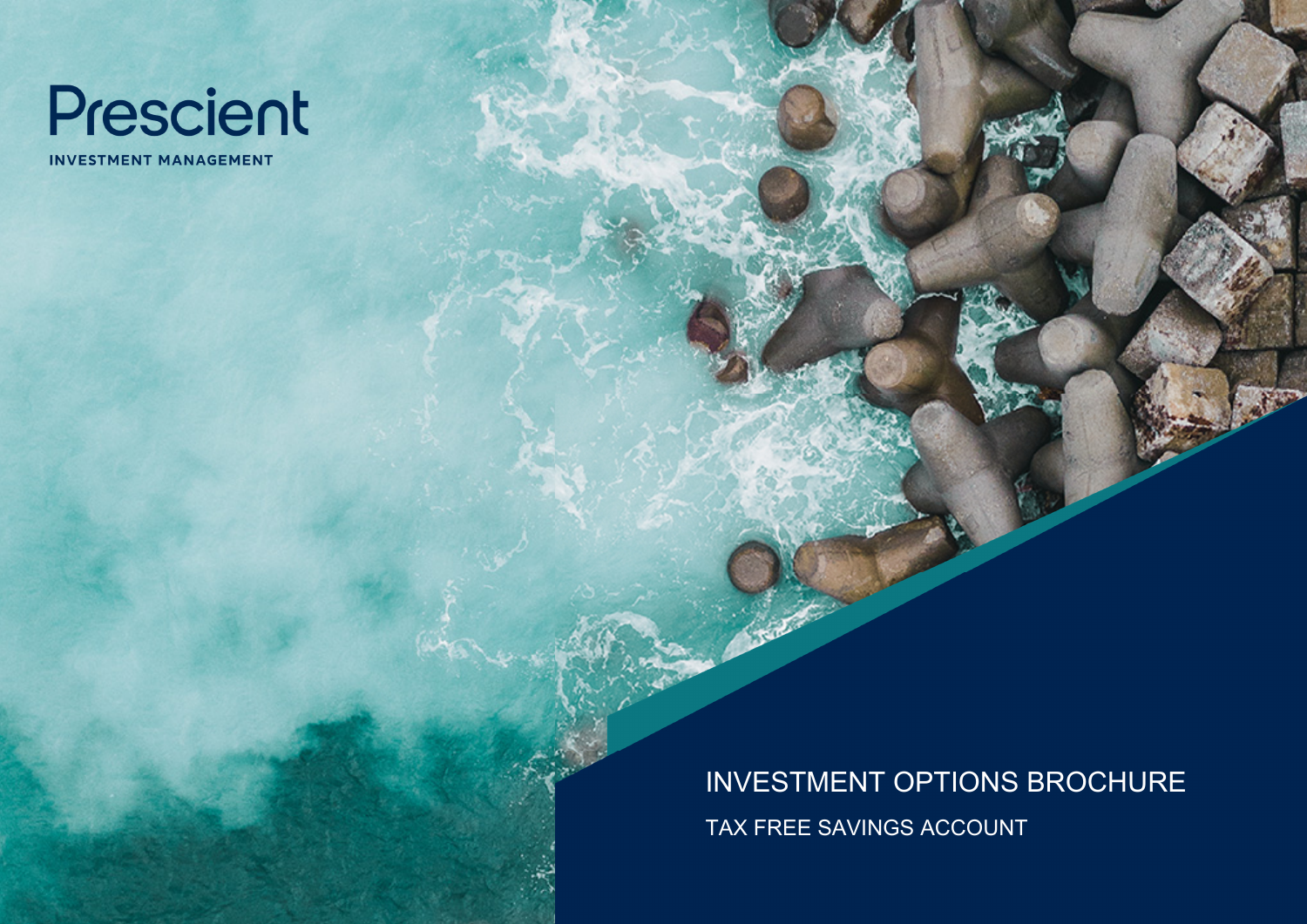## Prescient

| <b>Portfolio Name</b>                                 | <b>ASISA</b><br><b>Classification</b> | Objective                                                                                                                                                                                                                                                                                                       | <b>Risk</b><br>Rating | <b>Benchmark</b>                                                                                                                                                          | <b>Reg 28</b><br>Compliant? | <b>Income</b><br><b>Distribution</b><br><b>Frequency</b> |
|-------------------------------------------------------|---------------------------------------|-----------------------------------------------------------------------------------------------------------------------------------------------------------------------------------------------------------------------------------------------------------------------------------------------------------------|-----------------------|---------------------------------------------------------------------------------------------------------------------------------------------------------------------------|-----------------------------|----------------------------------------------------------|
| <b>Prescient Absolute Balanced Fund</b>               |                                       | South Africa - Multi- The Fund aims to return CPI + 5% per annum over a full market cycle<br>Asset - High Equity with less capital risk than the average balanced fund.                                                                                                                                         | 3                     | Headline CPI +5%                                                                                                                                                          | Yes                         | March                                                    |
| lPrescient Defensive Fund                             |                                       | The Fund aims to achieve healthy real returns over the long term and to<br>South Africa - Multi- outperform the ASISA category average of the South Africa - Multi-<br>Asset - Low Equity Asset - Low Equity funds over a full market cycle by maintaining<br>moderate exposure to growth assets like equities. | $\overline{2}$        | Stefi Call 110% 80%<br>FTSE/JSE Africa Shareholder<br>Weighted Index (SWIX) 20%                                                                                           | Yes                         | March                                                    |
| <b>Prescient Balanced Fund</b>                        |                                       | The Fund aims to achieve significant real returns over the long term and<br>South Africa - Multi- to outperform the average South African balanced unit trust fund over a<br>Asset - High Equity full market cycle by maintaining meaningful exposure to growth assets<br>like equities.                        | $\overline{4}$        | SWIX Allshare Capped (TR) - 22.50%<br>Allshare (TR) - 22.50%<br>MSCI World (TR) - 20%<br>All Bond Index (TR) - 12%<br>STeFi - 13%<br>SAPY (TR) - 5%<br>US 1 Month TB - 5% | Yes                         | March                                                    |
| <b>Prescient China Balanced Feeder</b><br><b>Fund</b> | Regional - Multi-<br>Asset - Flexible | The Fund aims to generate capital growth and to outperform Chinese<br>inflation by 3% over the long-term. Returns can be volatile.                                                                                                                                                                              | 5                     | China CPI + $3%$                                                                                                                                                          | No                          | March (all<br>income is<br>reinvested)                   |
| <b>Prescient Core All Share Equity</b><br><b>Fund</b> | South Africa -<br>Equity - General    | The Fund aims to deliver returns close to the FTSE/JSE Africa All<br>Share Total Return Index at low cost. Although the Fund is structured<br>similarly to the All Share, it can out / underperform the All Share by<br>small amounts over time.                                                                | 5                     | <b>FTSE/JSE ALSI</b>                                                                                                                                                      | No                          | March                                                    |
| <b>Prescient Core Capped Equity</b><br>Fund           | South Africa -<br>Equity - General    | The Fund aims to deliver returns close to the FTSE/JSE Africa All<br>Share Total Return Index at low cost. Although the Fund is structured<br>similarly to the All Share, it can out / underperform the All Share by<br>small amounts over time.                                                                | 5                     | FTSE/JSE Capped SWIX All Share<br><b>Total Return</b>                                                                                                                     | No                          | March                                                    |
| <b>Prescient Core Equity Fund</b>                     | South Africa -<br>Equity - General    | The Fund aims to deliver returns close to the FTSE/JSE Africa<br>Shareholder Weighted Total Return Index SWIX at low cost. Although<br>the Fund is structured similarly to the SWIX, it can out / underperform<br>by small amounts over time.                                                                   | 5                     | <b>FTSE/JSE Africa Shareholder</b><br>Weighted Index (SWIX)                                                                                                               | No                          | March                                                    |
| <b>Prescient Core Global Equity</b><br>Feeder Fund    | Global - Equity -<br>General          | 'The Fund aims to deliver returns close to the MSCI World Index Total<br>Return at low cost. Although the Fund is structured similarly to the<br>MSCI World Index, it is not a tracker fund and can out / underperform<br>the MSCI World Index by small amounts over time.                                      | 5                     | MSCI Daily TR New World (ZAR)                                                                                                                                             | No                          | March                                                    |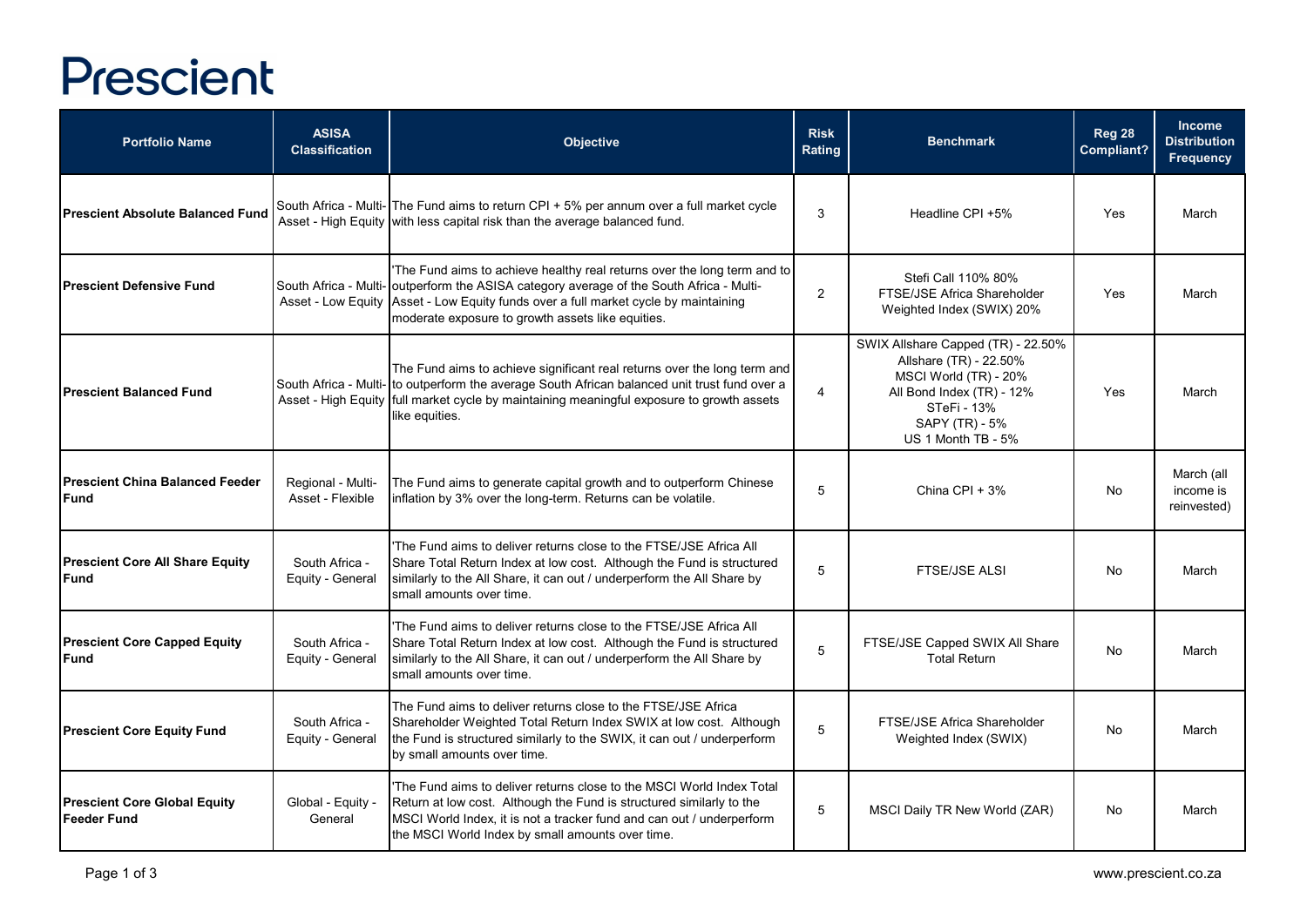| <b>Portfolio Name</b>                                         | <b>ASISA</b><br><b>Classification</b>                     | Objective                                                                                                                                                                                                                                                                               | <b>Risk</b><br>Rating | <b>Benchmark</b>                                                                          | <b>Reg 28</b><br>Compliant? | <b>Income</b><br><b>Distribution</b><br><b>Frequency</b> |
|---------------------------------------------------------------|-----------------------------------------------------------|-----------------------------------------------------------------------------------------------------------------------------------------------------------------------------------------------------------------------------------------------------------------------------------------|-----------------------|-------------------------------------------------------------------------------------------|-----------------------------|----------------------------------------------------------|
| <b>Prescient Core Top 40 Equity Fund</b>                      | South Africa -<br>Equity - Large Cap                      | The Fund aims to outperform the FTSE/JSE Africa Top 40 index.<br>Tracking error to the index is minimised in the process.                                                                                                                                                               | 5                     | ALSI 40 Index                                                                             | No                          | March                                                    |
| <b>Prescient Equity Fund</b>                                  | South Africa -<br>Equity - General                        | The Fund aims to achieve returns above the FTSE/JSE Africa<br>Shareholder Weighted Total Return Index (SWIX). The equity selection<br>is done purely on a bottom-up basis and risk is actively managed in the<br>portfolio construction process to eliminate undue stock specific risk. | 5                     | FTSE/JSE Africa Shareholder<br>Weighted Index (SWIX)                                      | <b>No</b>                   | March                                                    |
| <b>Prescient Flexible Bond Fund</b>                           | South Africa -<br>Interest Bearing<br>Variable Term       | The Fund aims to generate returns above the JSE All Bond Index over<br>time, utilising active bond management combined with strategies which<br>aim to reduce risk over time.                                                                                                           | $\overline{2}$        | <b>JSE All Bond Index</b>                                                                 | No                          | March<br>September                                       |
| <b>Prescient Global Balanced Feeder</b><br>Fund               | Global - Multi-Asset<br>- High Equity                     | The Fund aims to achieve long term capital growth appreciation over a<br>full market cycle by maintaining meaningful exposure to growth assets<br>like equities, with returns converted to rands.                                                                                       | $\overline{4}$        | 40% MSCI World Index<br>30% US Treasuries<br>25% MSCI Emerging Market Index<br>5% US Cash | No                          | Does not<br>distribute                                   |
| <b>Prescient Global Equity Feeder</b><br><b>Fund</b>          | Global - Equity -<br>General                              | The Fund is an actively managed global equity fund that aims to<br>outperform MSCI World Index in rands over time.                                                                                                                                                                      | 4                     | MSCI Daily TR Gross World USD<br>(ZAR)                                                    | No                          | March                                                    |
| <b>Prescient Global Income Provider</b><br><b>Feeder Fund</b> | - Income                                                  | Global - Multi-Asset The Fund aims to generate real return in US dollars and is<br>benchmarked to the US inflation rate, converted to Rands.                                                                                                                                            | 4                     | US Inflation +1% (ZAR)                                                                    | No                          | March                                                    |
| <b>Prescient Income Provider Fund</b>                         | South Africa - Multi<br>Asset - Income                    | The Fund aims to return inflation + 3% per annum through a full interest<br>rate cycle while providing stability by aiming never to lose capital over<br>any rolling 3 month period.                                                                                                    | $\mathbf{1}$          | STeFI Call 110%                                                                           | Yes                         | Monthly                                                  |
| <b>Prescient Money Market Fund</b>                            | South Africa -<br>Interest Bearing<br><b>Money Market</b> | The Fund aims to achieve returns above the STefl Call Index, while<br>minimising the risk of any underperformance. Importantly, the Fund is<br>managed conservatively and it aims to maintain capital stability and<br>liquidity.                                                       | $\mathbf{1}$          | STeFI Call Deposit Index                                                                  | Yes                         | Daily                                                    |
| <b>Prescient Optimised Income Fund</b>                        | South Africa - Mult<br>Asset - Flexible                   | The Fund aims to deliver returns that exceed the after-tax return of<br>money market funds. It is managed conservatively and it aims to<br>maintain capital stability and liquidity.                                                                                                    | $\mathbf{1}$          | STeFi Call after statutory tax                                                            | No                          | Monthly                                                  |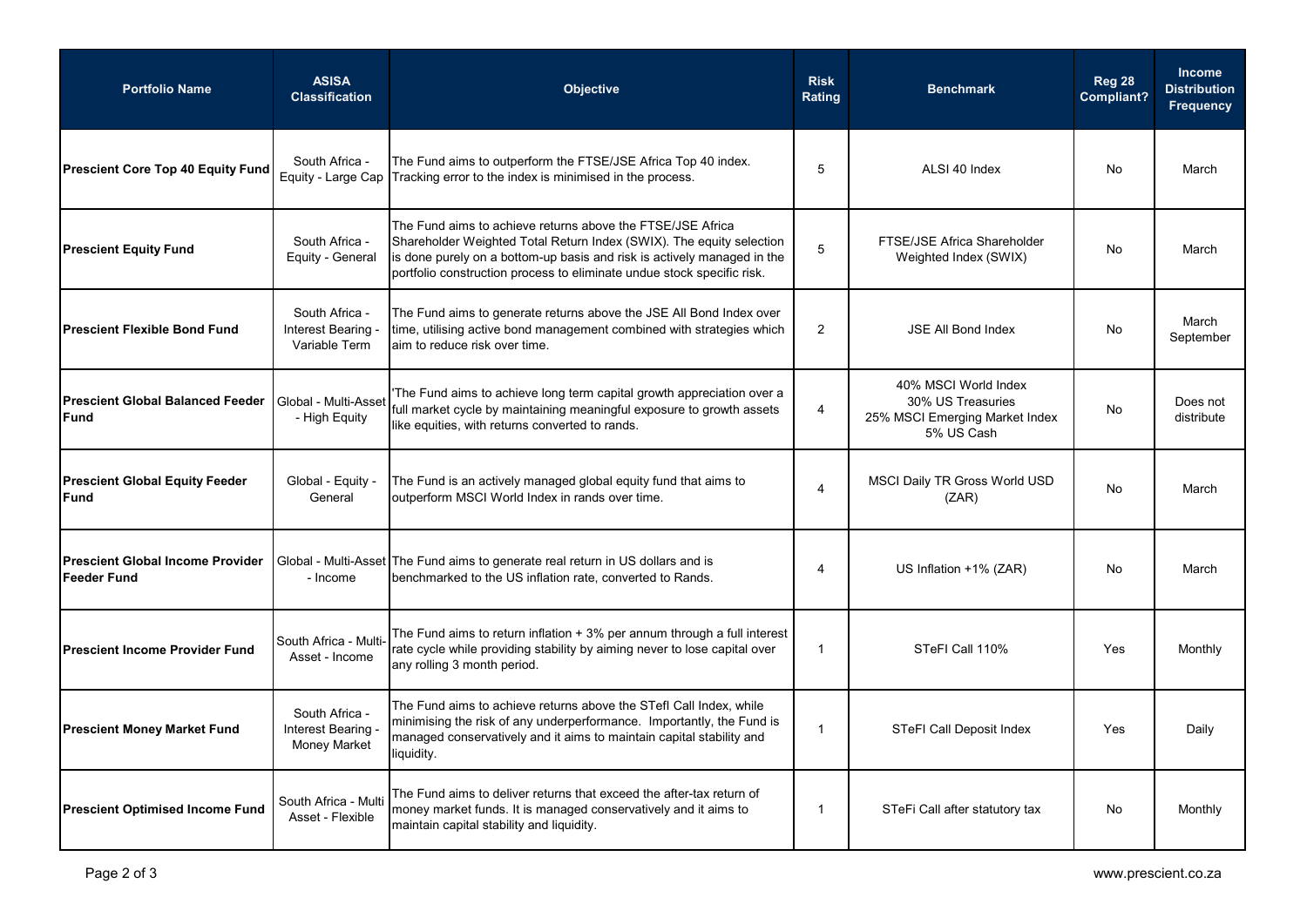| <b>Portfolio Name</b>                                | <b>ASISA</b><br><b>Classification</b>              | <b>Objective</b>                                                                                                                                                                                                                                                    | <b>Risk</b><br>Rating | <b>Benchmark</b>                            | <b>Reg 28</b><br>Compliant? | <b>Income</b><br><b>Distribution</b><br><b>Frequency</b> |
|------------------------------------------------------|----------------------------------------------------|---------------------------------------------------------------------------------------------------------------------------------------------------------------------------------------------------------------------------------------------------------------------|-----------------------|---------------------------------------------|-----------------------------|----------------------------------------------------------|
| lPrescient Positive Return<br><b>QuantPlus® Fund</b> | South African -<br>Multi-Asset -<br>Medium Equity  | The Fund aims to outperform inflation +4% per annum over the medium<br>term by generating consistent positive returns while protecting capital<br>over rolling 12-month periods.                                                                                    | $\overline{2}$        | Headline CPI +3%                            | Yes                         | March                                                    |
| <b>Prescient Property Equity Fund</b>                | South Africa - Real<br>Estate - General            | The Fund offers efficient and cost effective exposure to listed property<br>as represented by the FTSE/JSE SA Listed Property Index. Tracking<br>error to the index is minimised in the process.                                                                    | 5                     | FTSE/JSE Africa SA Listed Property<br>Index | <b>No</b>                   | March                                                    |
| <b>Prescient SA Income Provider</b><br>Fund          | South Africa - Multi-<br>Asset - Income            | The Fund aims to return inflation + 3% per annum through a full interest<br>rate cycle while providing stability by aiming never to lose capital over<br>any rolling 3 month period.                                                                                |                       | STeFI Call 110%                             | Yes                         | Monthly                                                  |
| <b>Prescient Yield QuantPlus® Fund</b>               | South Africa -<br>Interest Bearing -<br>Short Term | The Fund aims to achieve returns above the STefl Call Index and the<br>average money market fund, while minimising the risk of any<br>underperformance. Importantly, the Fund is managed conservatively<br>and it aims to maintain capital stability and liquidity. |                       | STeFI Call Deposit Index                    | Yes                         | Monthly                                                  |